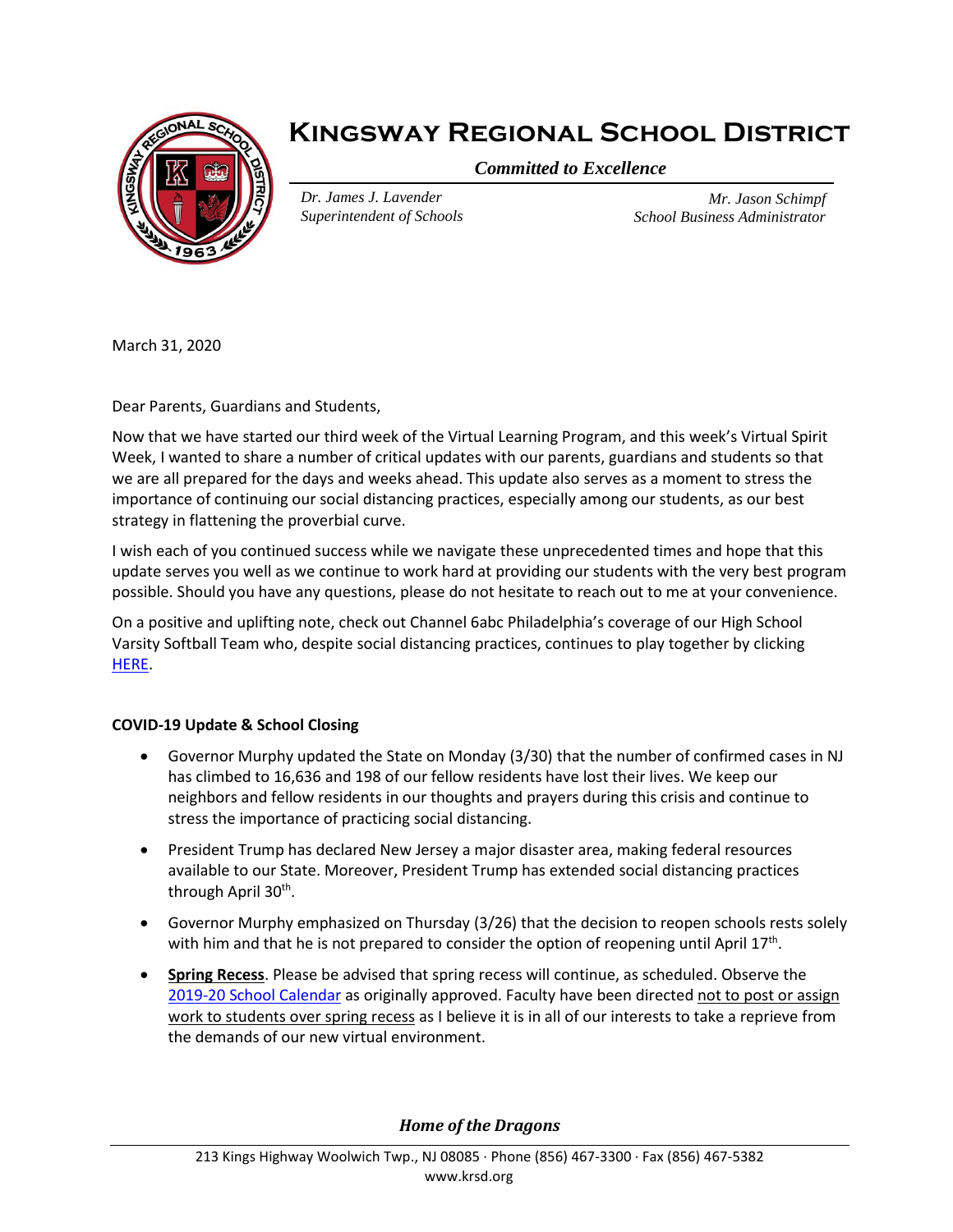### **Resources, Supports and Help for our students, families and neighbors**

- **District Resources**: Please go to our District's Website at [COVID-19 Updates](https://www.krsd.org/Page/1680) to stay current on critical COVID-19 Resources, expectations and professional development resources regarding our [Virtual Learning Program](https://www.krsd.org/Page/1683), and Superintendent's Updates.
- **Help is a phone call away**. The current situation, unrelenting media coverage, and stay-at-home orders, in addition to balancing the demands of work-from-home responsibilities and caring for our own families, is stressful. It is important that our faculty and staff know that there are resources available to help those who are in need. Below are some local resources for you to utilize if/when in need or click the link provided [HERE.](https://www.nj.gov/dcf/news/Hotlines&Helplines-COVID.pdf)
	- $\circ$  If you are feeling overwhelmed about COVID-19, you are not alone and can call the NJ WARM Line at (877) 294-4357.
	- $\circ$  If you have questions or concerns about COVID-19 and resources, call 2-1-1 or text "NJCOVID" to 898-211.
- **Child Care Resource & Referral Agency**. This week Governor Murphy signed Executive Order 110, providing childcare resources to those deemed Essential Personnel. If you or someone you know is in need of childcare and qualify pursuant to the Governor's Order, click on the link below for more information [COVID-19 Essential Personnel & Child Care.](https://media.fridaysis.com/parentportal/eastgreenwich/notificationAttachments/EO110%20Essential%20Personnel%20Childcare%20flyer%203-25-20F.pdf)
- **Employee Rights & Paid Sick Leave**. The Families First Coronavirus Response Act (FFCRA) requires certain employers to provide their employees with paid sick leave and expanded family and medical leave for specified reasons related to COVID-19. To learn more, click on th[e FFCRA](https://www.krsd.org/cms/lib/NJ01912751/Centricity/Domain/121/FFCRA_Poster_WH1422_Non-Federal.pdf)  [Informational Poster](https://www.krsd.org/cms/lib/NJ01912751/Centricity/Domain/121/FFCRA_Poster_WH1422_Non-Federal.pdf) and [Frequently Asked Questions.](https://www.krsd.org/cms/lib/NJ01912751/Centricity/Domain/121/USDOL%20--%20FAQ%20for%20Families%20First%20Coronavirsu%20Response%20Act.pdf)
- **Mood Survey & Counselor Engagement**. Our Middle and High School Counselors want to know how each student is feeling and coping in the current environment. Therefore, every student is being asked to complete a survey which has been emailed to them by their counselor. School counselor contact information can be found [here](https://www.krsd.org/Page/1688).
- **Working Papers**. As students reach milestone birthdays and position themselves for employment, the need to acquire "working papers" becomes increasingly important. Please use the link below to print the certificate form. Students should ask the prospective employer if the employer will accept an electronic signature or a PDF confirming age and ability to work. All inquiries can be sent to Mr. Schiff at [schiffm@krsd.org,](mailto:schiffm@krsd.org) and we will work hard to accommodate each request. [https://www.nj.gov/labor/wagehour/content/childlabor\\_empcert.html](https://protect-us.mimecast.com/s/UPz6C9ryDkiPvzGToAAMI?domain=nj.gov)

# **Field & Class Trips & Other Events**

- **Field Trips & Programs**. All scheduled field trips, such as the music trip to Hershey, Renaissance trip, STEM Fair, Memorial Day Program, etc., have all been canceled.
- **Programs, Assemblies and Graduation**: As of this moment, events such as Prom, the Senior Awards Banquet and Graduation remain unchanged. However, we are considering all options at

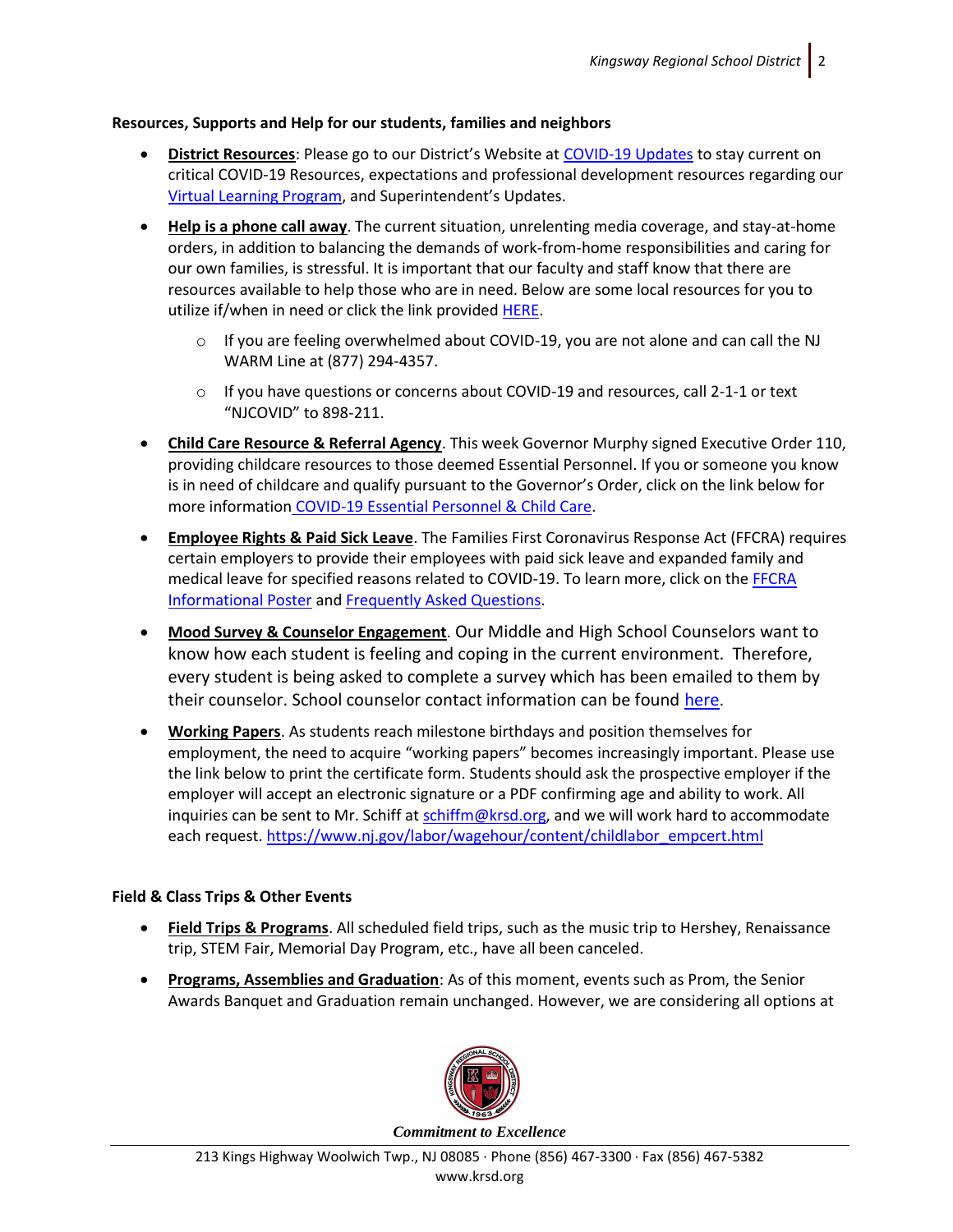this time in an effort to ensure that we recognize and honor our students, especially our seniors, at the close of the school year.

- **Senior Trip**. The Senior Trip to Disney has been rescheduled, tentatively, for June 6-10. However, we will continue to monitor the current situation and make a decision regarding the feasibility of this trip when appropriate. Stay tuned for more information.
- **Middle School & Foreign Language Trips**. The 7<sup>th</sup> Grade and 8<sup>th</sup> Grade Class Trips, as of this moment, remain unchanged. We have reached out to the vendors for confirmation. Foreign Language Trips to Costa Rica and France, as of this moment, remain unchanged. Again, we will monitor and adjust accordingly.

# **Virtual Learning Program – Version 2.0**

- **Kingsway launches Virtual Learning Program, v.2.0**. We are proud of how quickly we developed and deployed our virtual learning program and equally proud of the work of our faculty to deliver remote learning in creative and exciting ways. However, this virtual program is not without challenges and, as long as our current status remains unchanged, we will continue to troubleshoot and improve our virtual program to meet the needs of faculty and students. Therefore, please be advised that we are clarifying some expectations and updating a few areas in what is now referred to as [Kingsway's Virtual Learning Program 2.0](https://www.krsd.org/Page/1699). More detailed information can be found on our website.
	- o **Middle School Marking Period 3, High School Mid-Semester 2 timelines extended**. To give our faculty time to fairly assess our students and administration to review equity and fairness of assessments in our virtual environment, we will eliminate middle school marking period 3 and extend high school mid-semester two in favor of aligning our middle and high school's academic terms.
	- o **Assessments & Grade Weighting Under Review**. Administration is presently reviewing grade weighting policies in an effort to ensure that students are being assessed fairly and equitably. We recognize that there is a considerable digital divide among our students and all of our students have been thrust into a new world where they are expected to self-manage their own learning. We are asking a lot of our students and we want to be sure that students are assessed fairly. More to come on this topic.
	- o **Assignment Posting Time**: Teachers are directed to post all assignments by 8:00 a.m. each morning, Monday to Friday. Any assignment posted, must be added to PowerSchool to assist parents whom wish to monitor work assigned to their children.
	- o **Assignment Due Dates**: While contingent largely on the work assigned, we expect teachers to be flexible and apply generous time lines with regard to due dates.
	- o **Instructional Expectations**: Teachers have been encouraged to utilize Google Meet to provide as much direct instruction as possible. Students are not required to participate in live sessions but will have access to sessions when recorded and uploaded into Google Classroom.



*Commitment to Excellence*